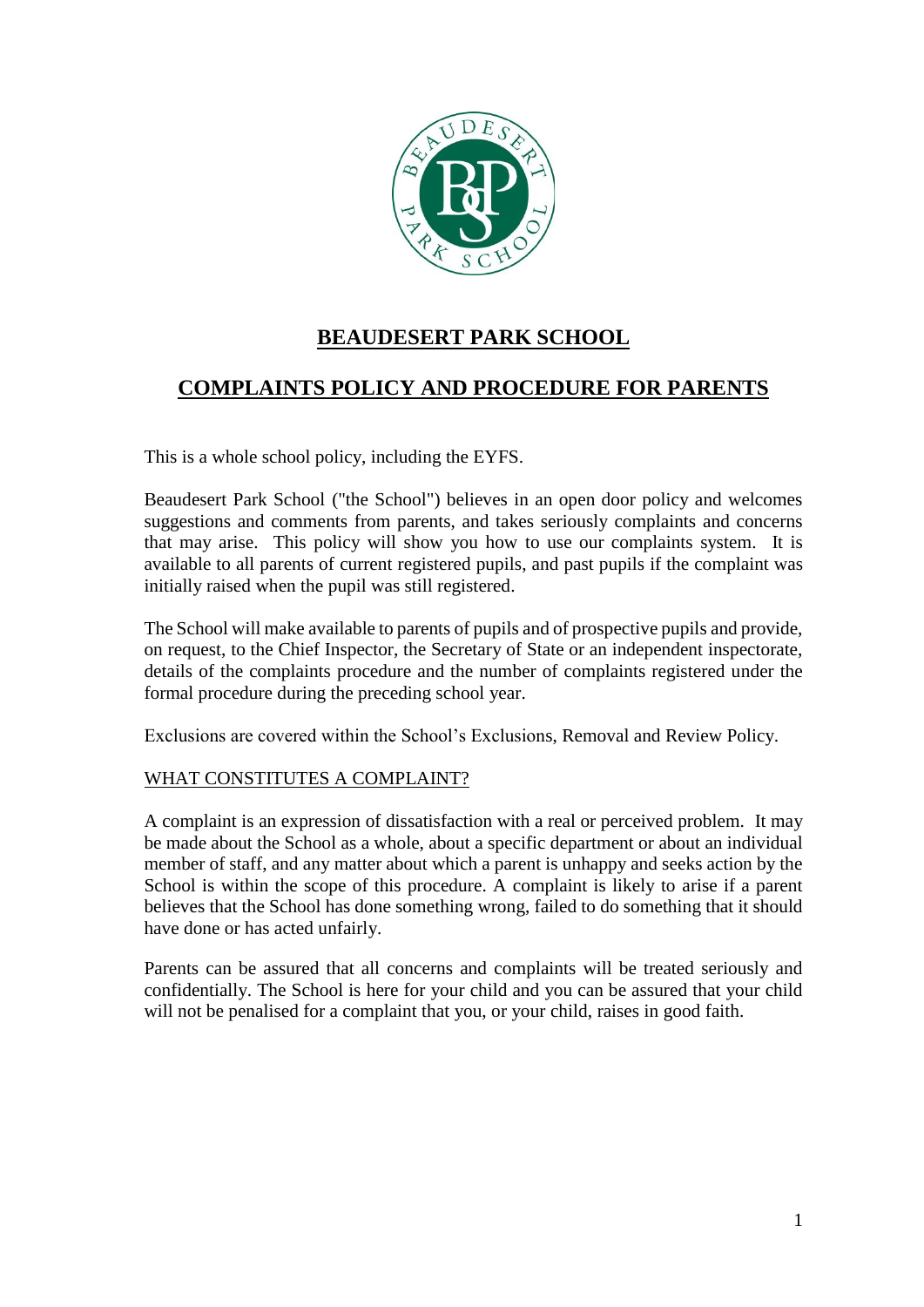#### THE THREE-STAGE COMPLAINTS PROCEDURE

#### **Stage 1 – Informal Resolution**

Initially, a complaint can be made and considered on an informal basis.

Any member of staff will be happy to help. It may be best to start with the person most closely concerned with the issue - for example, the form teacher is likely to be the first person to talk to. In the case of boarding matters you may talk with the Houseparents, music concerns you may talk with the Head of Music and sports concerns you may talk with the Director of Sport. They may be able to sort things out quickly, with the minimum of fuss. However, you may prefer to take the matter to a more senior member of staff, for example, the Deputy Head or the Head. All matters concerning the Pre-prep should be addressed to the form teacher or the Head of Pre-prep.

If you raise something face-to-face or by telephone, it may be possible to resolve the matter immediately and to your satisfaction.

Complaints may be made in writing. In this case, we will acknowledge the complaint within 48 hours and then expect to contact you within one normal teaching week to respond to your concerns and explain how we propose to proceed.

In many circumstances, the person you contact will need to discuss the matter with a colleague and consider it further before responding. If a detailed exploration of the issues is needed, a letter or report will be sent to you within a week. This will tell you of the outcome of your complaint. It will explain the conclusion, the reasons for it, and any action taken or proposed.

Should the matter not be resolved within this timeframe or in the event that the staff member and parent fail to reach a satisfactory resolution, then parents will be advised to proceed with their complaint in accordance with Stage 2 of this Complaints Procedure.

If, however, the complaint is against the Head, parents should make their complaint directly to the Chair of Governors whose contact details are available from the School on request.

#### **Stage 2 – Formal Resolution**

If you are not satisfied with the response to a complaint, the complaint must be made in writing to the Head. The Head will decide, after considering the complaint, the appropriate course of action to take.

In most cases, the Head will meet the parents concerned, within 5 working days of receiving the complaint, to discuss the matter. If possible, a resolution will be reached at this stage.

It may be necessary for the Head to carry out further investigations.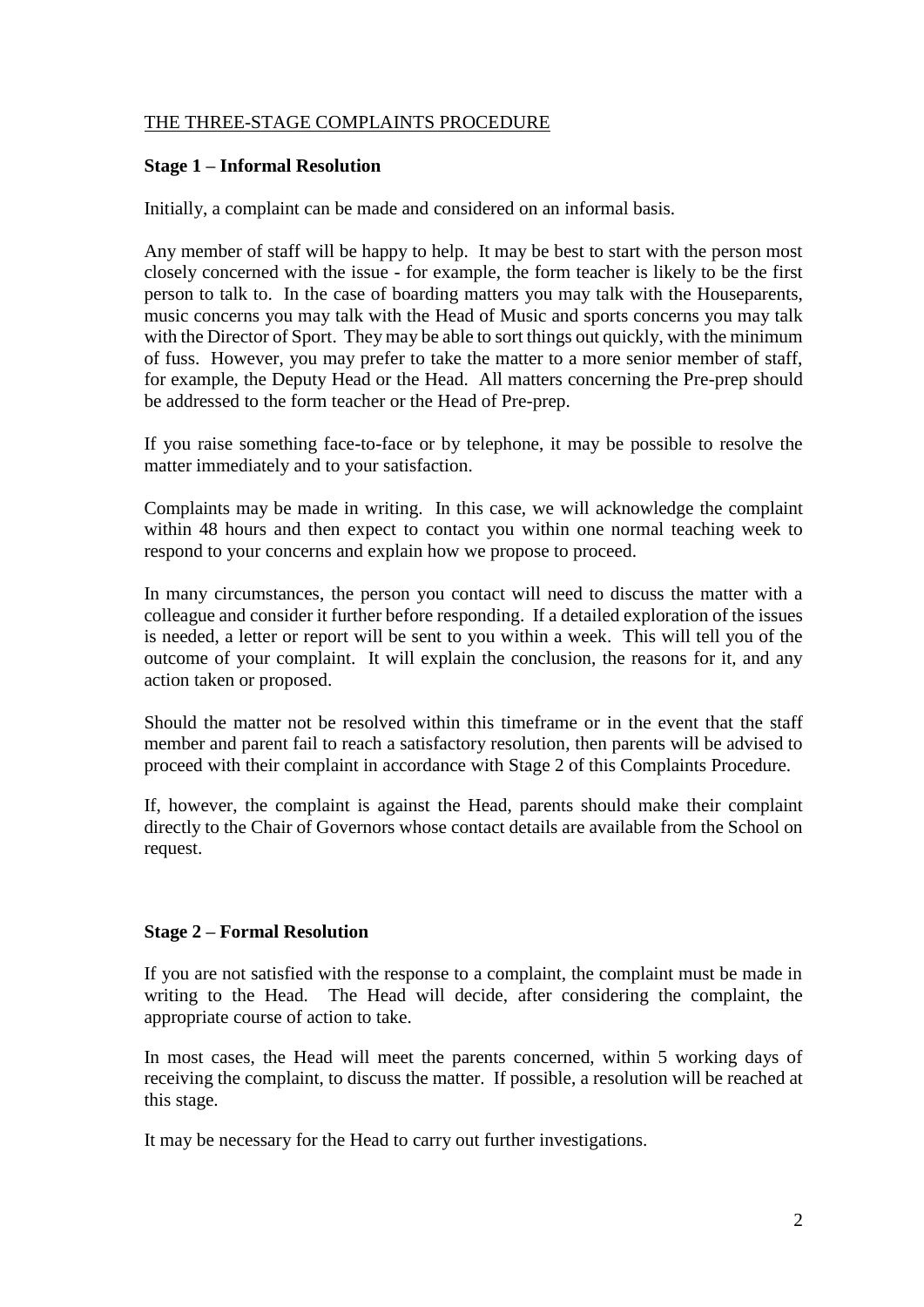The Head will keep written records of all communications and interviews held in relation to the complaint.

Once the Head is satisfied that, so far as is practicable, all of the relevant facts have been established, a decision will be made and parents will be informed of this decision in writing. The Head will also give reasons for his decision. In most cases, the Head will make his decision and provide the parents with reasons within 15 working days of the complaint being put in writing.

If parents are still not satisfied with the decision, they should proceed to Stage 3 of this procedure.

If the complaint is against the Head, the Chair of Governors will call for a full report from the Head and for all the relevant documents. The Chair may also call for a briefing from members of staff, and will in most cases, speak to or meet with the parents to discuss the matter further. Once the Chair is satisfied that, so far as is practicable, all of the relevant facts have been established, the parents will be informed of the decision in writing. The Chair will give reasons for his/her decision.

#### **Stage 3 – Panel Hearing**

If parents seek to invoke Stage 3, they should do so in writing to the Committee Convenor within 5 days of receiving the decision at stage 2, setting out their grounds of appeal. Any supporting evidence which the parents wish to rely on should also be provided with their grounds of appeal.

The Committee Convenor, who has been appointed by the Governors to call hearings of the School's Conciliation Committee, will then refer the appeal to the Conciliation Committee. This Committee will be made up of a number of panellists, under the recommendation of the Chair of Governors, three of whom were not directly involved in the matters detailed in the complaint. One member of the panel will be independent of the management and running of the School. It is their task to look at the issues in an impartial and confidential manner.

The Committee Convenor will invite you to a meeting. This meeting should normally take place within 15 working days of the referral to the School's Conciliation Committee. You will be asked if there are any further particulars you would like to have circulated beforehand and you may be accompanied to the meeting by one other person if you wish. Legal representation will not normally be appropriate. The Committee will decide whether it would be helpful for witnesses to attend.

If possible, the panel will resolve the parents' complaint without the need for further investigation. Where further investigation is required, the panel will decide how it should be carried out.

Any findings and recommendations will be sent by electronic mail or otherwise to the complainant and, where relevant, the person complained about as well as the Chair of Governors and the Head. A copy of the panel's findings and recommendations (if any)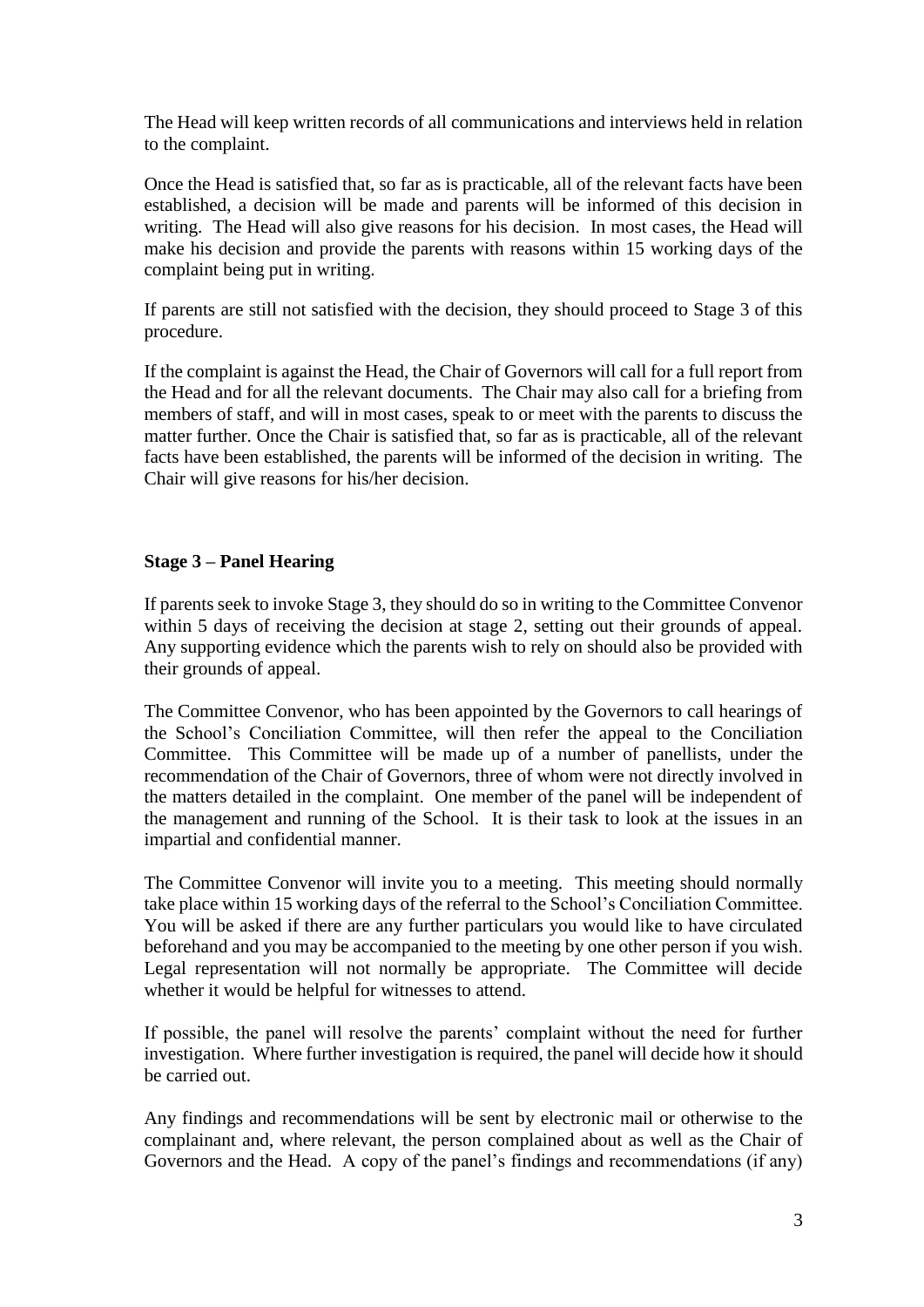will also be available for inspection on the School premises by the Chair of Governors and the Head.

The whole process will normally be completed within four weeks of the initial complaint, but could take longer should the complaint have been lodged near the beginning of a holiday period.

The decision of the Conciliation Committee is final and there is no further right of appeal.

#### ARRANGEMENTS FOR RECORD KEEPING AND CONFIDENTIALITY

Following resolution of a complaint, the School will keep a written record of all complaints, whether they are resolved at the informal stage, the formal stage or proceed to a Conciliation Committee hearing and any action taken by the School as a result of the complaint (regardless of whether the complaint is upheld)**.**

Your complaint or concern will be treated in a confidential manner and with respect. Knowledge of it will be limited to the Head and those directly involved. The Chair of Governors may also need to be informed. It is the School's policy that complaints made by parents should not rebound adversely on their children.

Correspondence, statements and records relating to individual complaints will be kept confidential except where the Secretary of State or a body conducting an inspection under section 109 of the Education and Skills Act 2008 requests access to them.

We cannot rule out the need to make third parties outside the School aware of the complaint and possibly also the identity of those involved. This would only be likely to happen where, for example, a child's safety was at risk or it became necessary to refer matters to the police.

While information relating to specific complaints will be kept confidentially on file, we would point out that anonymous complaints may not be pursued.

Action which needed to be taken under staff disciplinary procedures as a result of complaints would be handled confidentially within the School.

In circumstances concerned with boarding:

- the complaints procedure is made available not only to parents but also to all staff and boarders;
- boarders and their parents will be informed by the School how they can contact Ofsted regarding any complaints concerning boarding welfare;
- a written record will be kept of serious complaints and their outcomes for regular review by the Head;
- complaints will be resolved either to the complainant's satisfaction, or with an otherwise appropriate outcome, which balances the rights and duties of pupils, without unreasonable delay;
- pupils will not be penalised for making a complaint in good faith;
- parents will be given details of how to appeal against a decision made by the School about their complaint.